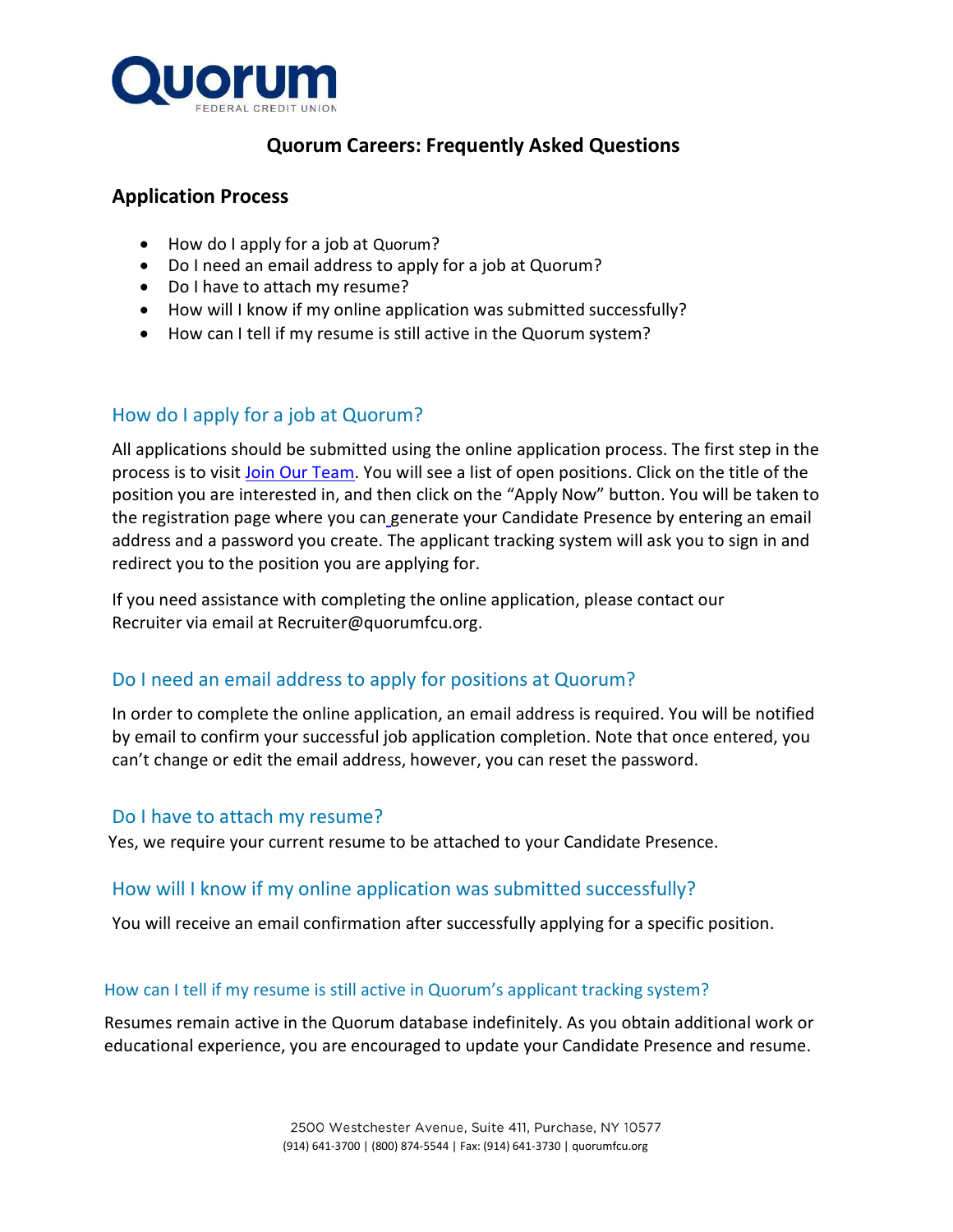

# Searching and Applying for Open Positions

- How do I search for open positions?
- What happens after I submit my application for a position?
- Where can I find salary information for open positions?
- How are individuals selected for interviews?
- How do I know if a job at Quorum is still open?
- How long does a position remain open?
- How will I know if a position has been closed or cancelled?
- Who can I contact if I need an accommodation for special assistance in completing my application?

### How do I search for open positions?

Go to the Quorum Website, click on the "Careers" link at the bottom of the home page, scroll down to "Life at Quorum" and click "Check out our current openings" OR "Join Our Team."

## What happens after I submit my application for a position?

You will receive an email confirmation when you have successfully applied to an open position. Your application and resume will be reviewed by the Human Resources Department. If you are selected to move forward in the process Human Resources will reach out directly by phone or email for an initial screening. During the screening, details of the job and your qualifications will be discussed.

### Where can I find salary information for open positions?

The salary range will be located at the bottom of each job posting.

### How are individuals selected for interviews?

The Human Resources Department determines which applicants best meet the job qualifications and needs of the position.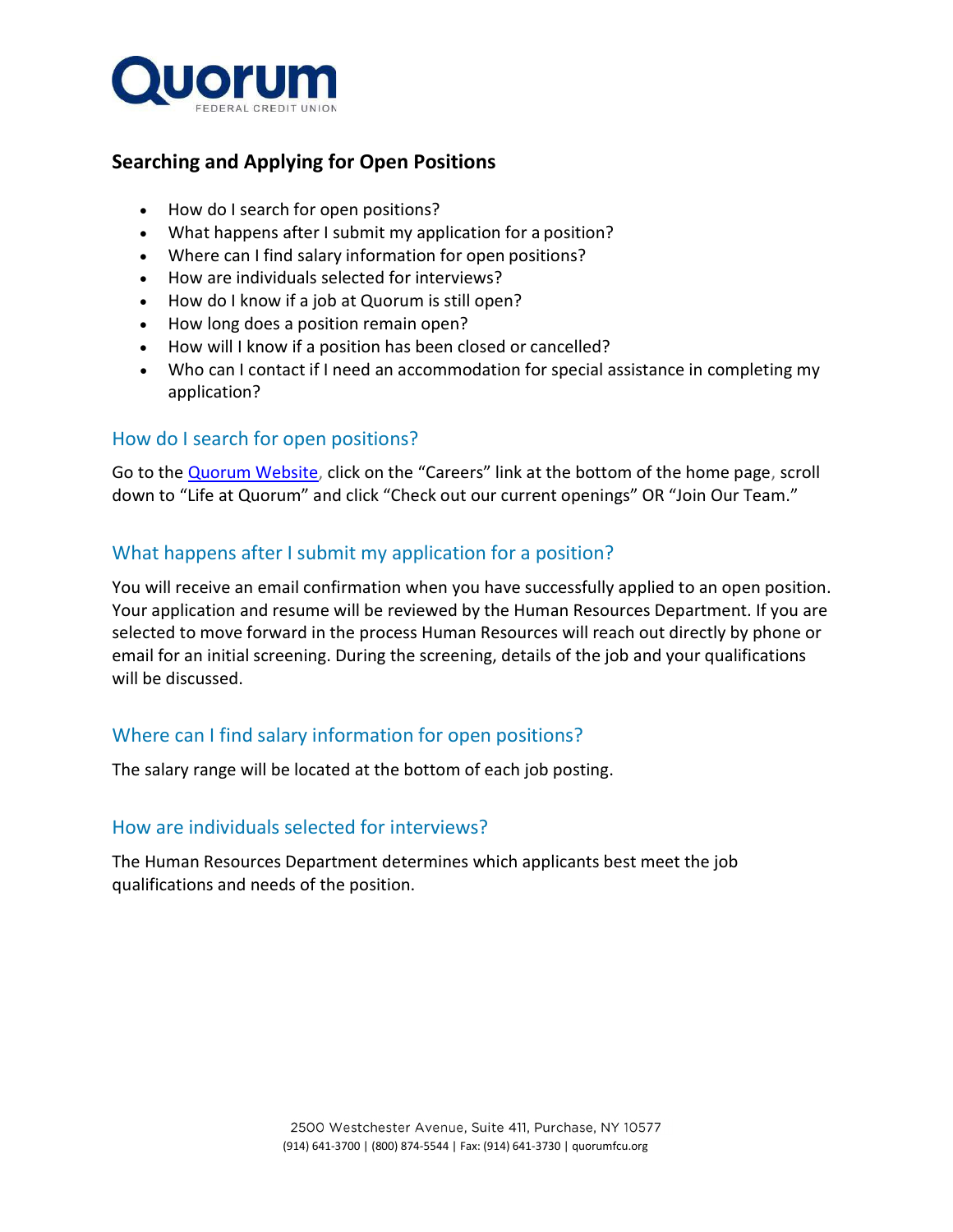

### How do I know if a job at Quorum is still open?

Any position that appears on the Job Postings website is still open. You may also check the status of positions for which you have applied through the Applications tab under My Presence in your account.

#### How long does a position remain open?

Most positions at Quorum do not have defined closing dates. A position will remain open until the position is either closed (an applicant hired) or cancelled (position closed without a hire).

#### How will I know if a position has been closed or cancelled?

If a position is no longer on the Quorum career website, the position has been closed or cancelled. You will receive an automated email notifying you of the status of your application if you are not selected to proceed in the interviewing process, and/or if the position closes or cancels. You can also review your Job Application Status by logging into your account.

# Who can I contact if I need an accommodation for special assistance in completing my application?

If you are a person with a disability and require assistance with the application or interview process, please contact Quorum, at 914-371-6614, Monday through Friday, 8 a.m. to 5 p.m. ET.

### Application Status

- How do I check the status of my application?
- When can I expect to hear about the status of my application?
- How long will the positions I applied for remain in my Job Applications?
- Who can I follow up with about a job I have applied for?

#### How do I check the status of my application?

You can log into your account and go to My Presence, then click the Application tab to check the status of your application.